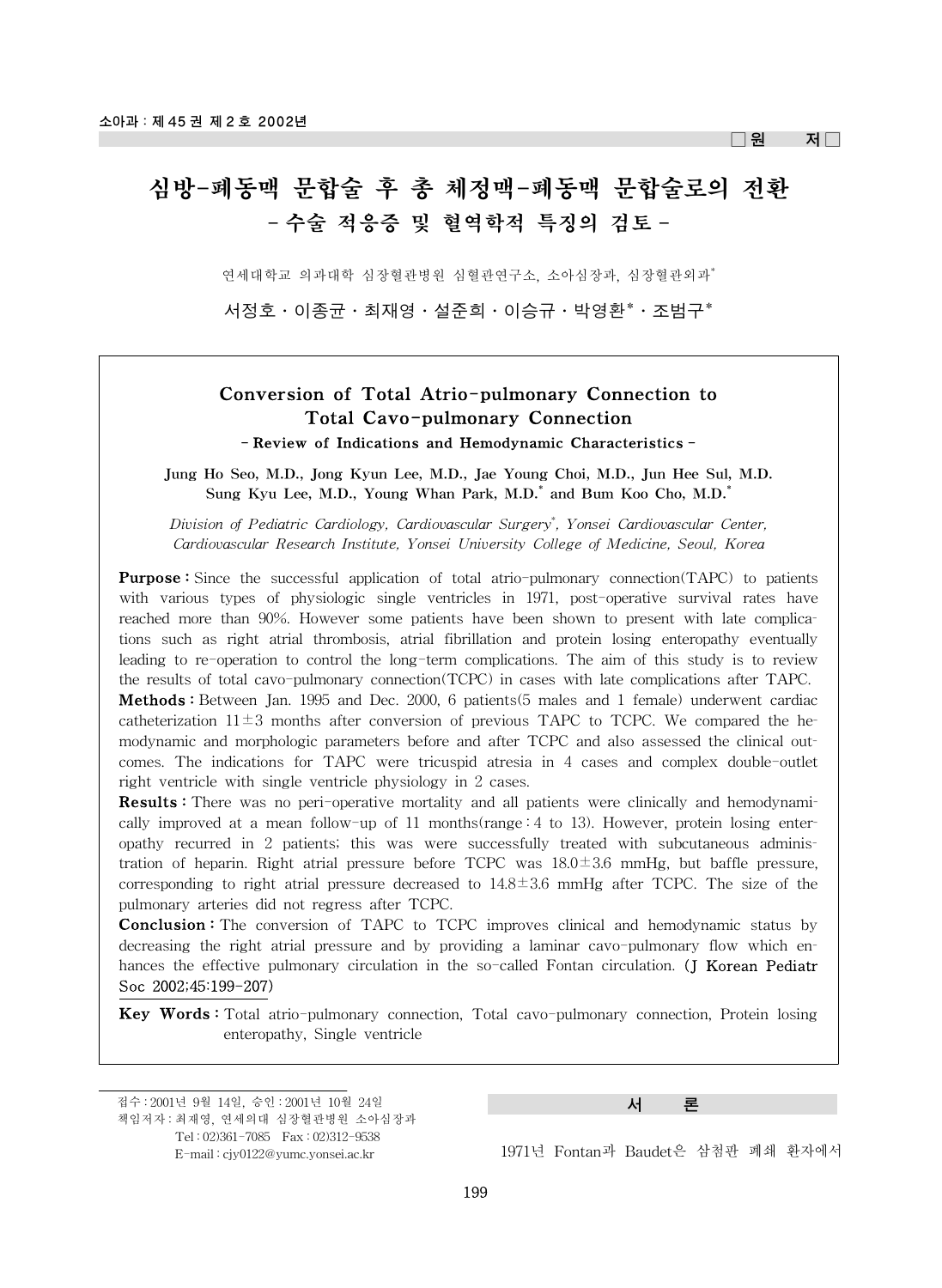체정맥혈이 우심실을 우회하여 폐동맥을 관류하도록 우심방 및 체정맥을 폐동맥에 연결하는 술식(심방-폐 동맥 문합술, atrio-pulmonary connection, APC)의 성공을 발표하였다<sup>1)</sup>. 이러한 폰탄 순환은 우심방을 포 함하고 있었기 때문에 우심방 비대 및 확대와 관련하 여 상심실성 부정맥, 운동 부하 감소, 흉막 삼출, 단백 소실성 장병증 등의 후기 합병증에 대한 많은 보고들 이 본 술식의 적용 빈도 증가와 함께 나타나게 되었 다2-7). 이런 문제점들을 해결하기 위한 노력의 일환으 로 1988년 de Leval에 의해 우심방의 외측 벽에 터널 을 형성하여 체정맥을 폐동맥에 직접 연결해 주는 총 공정맥-폐동맥 문합술(total cavo-pulmonary connection, TCPC)이 시행되었으며, 그 혈역학적 우수성이 보편적으로 인정되고 있다.

이에 저자들은 심방-폐동맥 문합술의 후기 합병증 치료를 위해 총 공정맥-폐동맥 문합술로 전환한 증례 들에 대한 검토를 통하여, 기능적으로 단심실의 구조 를 가지는 복잡 심기형 수술의 궁극적 고식술로서 총 공정맥-폐동맥 문합술의 필요성과 유용성에 대해 고 찰해 보고자 한다.

#### 대상 및 방법

#### 1. 대 상

1995년 1월부터 2000년 12월까지 본원에서 심방-폐동맥 문합술 후 생긴 합병증 치료를 위해 총 공정 맥-폐동맥 문합술로 전환 후 추적 심도자 검사를 시 행한 환아 6명을 대상으로 하였다.

# 2. 방 법

환아들의 의무 기록지, 심도자 검사 및 심혈관조영 술 결과를 후향적으로 분석하였다. 심도자 검사는 Optimus 200 양면 X-선 발생기(Philips Medical System, Netherlands)를 사용하여 시행하였으며, 심 혈관 조영술시 사용한 조영제로는 Optiray(Mallincrodt Medical Inc., Quebec, Canada)로서 자동 주입 기를 이용하여 체중 1 kg당 1-2 mL를 1-2초에 걸쳐 서 주입하였다. 소위 폰탄 순환 경로(Fontan circulation) 각 부위의 혈역학적 및 형태학적 특징을 수술 전, 후간에 비교, 분석하였으며, 총 공정맥-폐동맥 문 합술 후에 유발된 임상적 문제점과 그 치료 결과를 분석하였다.

결과는 평균±표준편차 및 범위로 표시하였으며, 자료의 통계처리는 Student t-test를 이용하여 양측 검정을 하였으며, 신뢰구간을 95%로 하여 유의성을 분석하였다.

#### 결 과

# 1. 원인 질환 및 적응증

심방-폐동맥 문합술의 적응증은 삼첨판 폐쇄(tricuspid atresia)가 4례이었으며, 이들은 모두 심실중격 결손 및 폐동맥 협착이 동반되어 있었다. 나머지 2례 는 양대혈관우실기시(double-outlet right ventricle) 이었으며, 이중 1례는 초기 수술시 해부학적 교정술을 계획하였으나 심실중격결손이 대혈관과 멀리 떨어져 있고 교정술 후 폐동맥협착의 발생위험이 있어 총 심 방-폐동맥 문합술로 변경하였고, 나머지 1례는 승모판 폐쇄(mitral atresia)가 동반된 기능적 단심실이었다. 심방-폐정맥 문합술시 심방과 폐동맥의 연결 방법은 우심이(right atrial appendage)-주폐동맥 연결이 4례, 우심이-우심실 유출로의 연결이 2례이었다(Table 1). 심방-폐동맥 문합술 시행시 평균연령은 55±46개월이 었으며 총 공정맥-폐동맥 문합술로의 전환수술은 일 차수술 후 평균 112±69개월 후에 시행되었다(Table 2). 총 공정맥-폐동맥 문합술의 형태는 하공정맥과 폐 동맥 사이에 심장 외측에 도관(extracardiac conduit) 을 삽입한 경우가 4례이었고 나머지 2례는 심방내 터 널(intraatrial baffle)을 형성하는 방법을 사용하였다. 심방-폐동맥 문합술 시행 후 후기 합병증으로는 단백 소실성 장병증(3례), 폰탄 순환 부전(2례) 및 심방조 동 (1례)등이었으며, 우심방 혈전증 및 좌폐정맥 분지 협착이 동반된 경우가 있었으며(Table 1), 이들이 총 공정맥-폐동맥 문합술로의 시행 적응증이었다.

## 2. 혈역학적 및 형태학적 변화

총 공정맥-폐동맥 문합술 시행 전 우심방압은 18.0±3.6 mmHg이었으며 수술 후 우심방압에 해당 하는 심방내 터널의 압력은 14.8±3.6 mmHg으로 감 소하였지만 통계적으로 유의한 차이는 없었다. 또한 좌, 우폐동맥압을 포함한 폰탄순환기(Fontan circuit) 각 부위의 압력은 수술 전, 후에 유의한 차이가 없었 다(Table 3). 폐동맥의 크기도 수술 전, 후에 변화가 없었으며 6례의 환아 중 2례는 수술 후 폐동맥 단면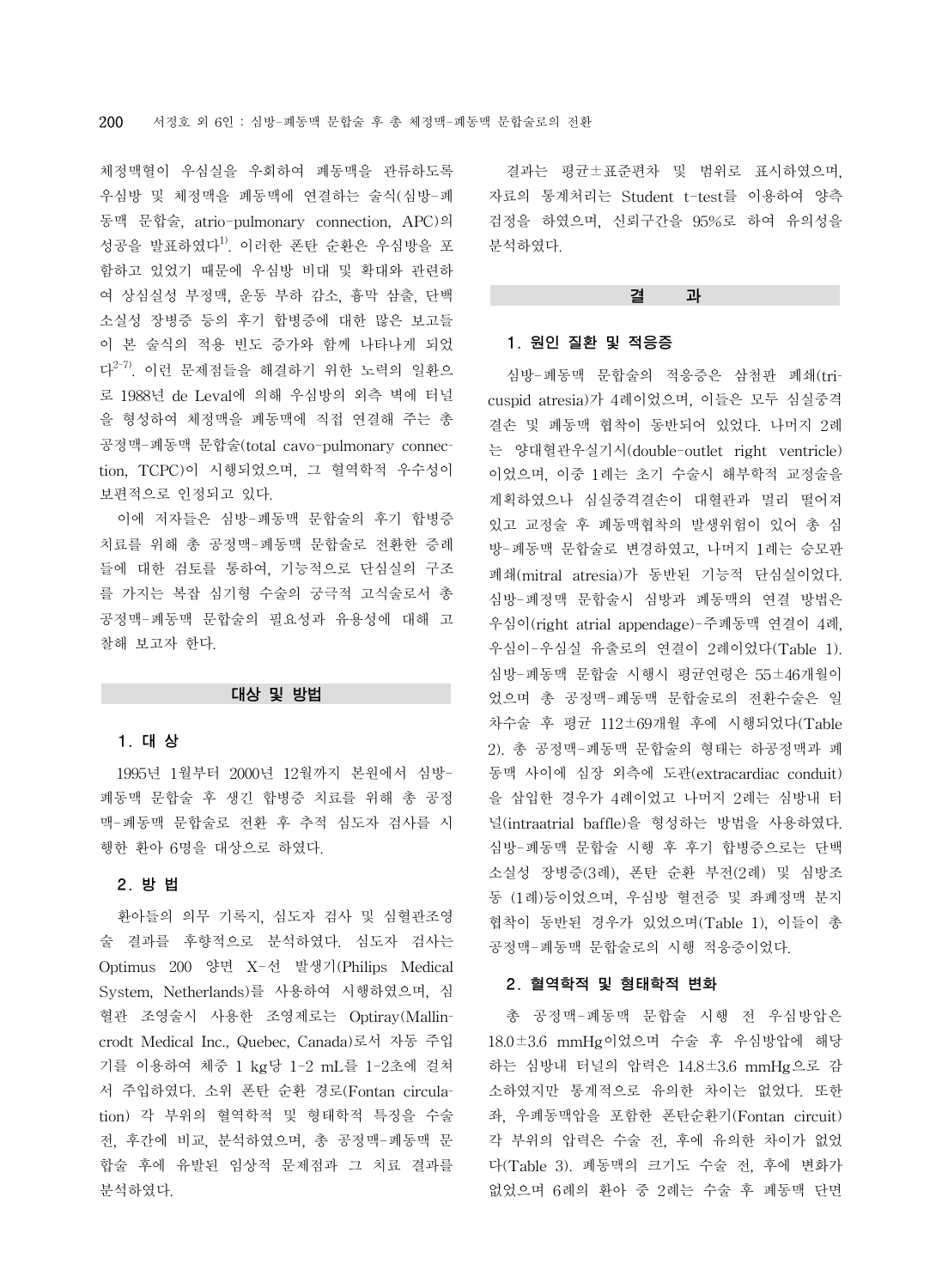| N <sub>0</sub> | Name    | Diagnosis               | Type of<br><b>APC</b>   | Age at<br><b>TAPC</b> | Type of<br><b>TCPC</b>  | Age at<br><b>TCPC</b> | Indication of re-operation                         |
|----------------|---------|-------------------------|-------------------------|-----------------------|-------------------------|-----------------------|----------------------------------------------------|
| 1              | Lee TY  | $TA$ -Ib <sup>*</sup>   | RAA-MPA<br>anastomosis  | 12                    | Extracardiac<br>conduit | 26                    | Protein losing enteropathy.<br>RA thrombus         |
| 2              | Lee JH  | TA-Ib                   | RAA-RVOT<br>anastomosis | 2 8/12                | Extracardiac<br>conduit | $16\frac{6}{12}$      | Atrial flutter                                     |
| 3              | Kim IW  | $TA-IIb^{\dagger}$      | RAA-MPA<br>anastomosis  | $5\frac{6}{12}$       | Extracardiac<br>conduit | 15 6/12               | Poor Fontan circulation.<br>LPA branchial stenosis |
| 4              | Jung YK | TA-Ib                   | RAA-RVOT<br>anastomosis | 17/12                 | Extracardiac<br>conduit | $15\frac{5}{12}$      | Poor Fontan circulation                            |
| 5              | Park SY | Complex<br>$DORV^+$     | RAA-MPA<br>anastomosis  | $3 \frac{3}{12}$      | Intraatrial<br>baffle   | 57/12                 | Protein losing enteropathy                         |
| 6              | Lee YI  | DORV.<br>Mitral atresia | RAA-MPA<br>anastomosis  | $2\frac{5}{12}$       | Intraatrial<br>baffle   | 46/12                 | Protein losing enteropathy                         |
|                |         |                         |                         |                       |                         |                       |                                                    |

Table 1. Disease Entities and Indications of Conversion of Atrio-pulmonary Connection to Total Cavopulmonary Connection

Tricuspid atresia with normally related great arteries and associated with pulmonary stenosis

Tricuspid atresia with d-transposition of great arteries and associated with pulmonary stenosis<br>
<sup>+</sup>Associated with VSD(remote non-committed type) and pulmonary stenosis

Abbreviations : APC, atrio-pulmonary connection; TCPC, total cavo-pulmonary connection; RAA, right atrial appendage; MPA, main pulmonary artery; RVOT, right ventricular outflow tract; RA, right atrium and LPA, left pulmonary artery

Table 2. Clinical Profiles of Study Populations (Mean±SD; Range)

| Parameter                         | Value                  |
|-----------------------------------|------------------------|
| Sex ratio(M : F)                  | 5:1                    |
| Age at $APC(mo)$                  | $55 \pm 46(19 - 144)$  |
| Age at TCPC(mo)                   | $167 \pm 95(54 - 312)$ |
| Time interval between APC and     | $112 \pm 69(23 - 168)$ |
| TCPC(mo)                          |                        |
| Time interval between TCPC and    | $11 \pm 3(4-13)$       |
| $F/U$ cardiac catheterization(mo) |                        |
| Duration of hospital day(day)     |                        |
| After APC                         | $22 \pm 9(20 - 36)$    |
| After TCPC                        | $30 \pm 11(16 - 45)$   |

Abbreviations : APC, atrio-pulmonary connection; TCPC, total cavo-pulmonary connection

적의 크기가 증가하는 경향을 나타냈지만, 수술 후 총 폐동맥 단면적(cross sectional area index; Nakata index)은 수술 전 278 $\pm$ 67 mm $^2$ /M $^2$  BSA에서 수술 후 288±129 mm<sup>2</sup>/M<sup>2</sup> BSA로 유의한 차이가 없어 수 술 후에도 폐동맥의 퇴행 없이 형태학적으로 잘 유지 되었다(Fig. 1, 2).

# 3. 수술 후 예후

총 공정맥-폐동맥 문합술 후 퇴원까지 입원기간은 30±11일로 심방-폐동맥 문합술 후의 22±9일에 비해

Table 3. Hemodynamic Profiles of Patients before and after Total Cavo-pulmonary Connection(Mean $\pm$ SD; Range)

| Parameter            | Pre-TCPC        | Post-TCPC       |
|----------------------|-----------------|-----------------|
| Pressure(mmHg)       |                 |                 |
| RPA                  | $16.2 \pm 2.9$  | $14.0 \pm 3.9$  |
|                      | $(12.0 - 19.0)$ | $(12.0 - 20.0)$ |
| LPA                  | $15.0 \pm 3.0$  | $14.4 \pm 3.7$  |
|                      | $(12.0 - 19.0)$ | $(12.0 - 20.0)$ |
| RА                   | $18.0 \pm 3.6$  |                 |
|                      | $(12.0 - 22.0)$ |                 |
| Baffle               |                 | $14.8 \pm 3.6$  |
|                      |                 | $(11.0 - 20.0)$ |
| <b>LVED</b>          | $8.8 \pm 1.3$   | $9.6 \pm 2.3$   |
|                      | $(7.0 - 10.0)$  | $(7.0-13.0)$    |
| $CSAI/mm^2/M^2$ BSA) |                 |                 |
| RPA                  | $159 \pm 36$    | $156 \pm 58$    |
| LPA                  | $120 \pm 50$    | $132 \pm 73$    |
| RPA+LPA              | 278±67          | $288 \pm 129$   |
|                      |                 |                 |

All *P* values are not significant when compared pre- and post TCPC parameters Abbreviations : LVED, left ventricular end-diastole;

CSAI, cross sectional area index(Nakata index)

길었지만 양군간에 유의한 차이는 없었다. 이는 2례에 서 수술 후 2주 이상 지속적으로 늑막삼출이 지속된 결과에 기인하였으며, 이들은 보존적 치료 후 회복되 었다. 수술 전 단백 소실성 장병증이 발병하였던 3례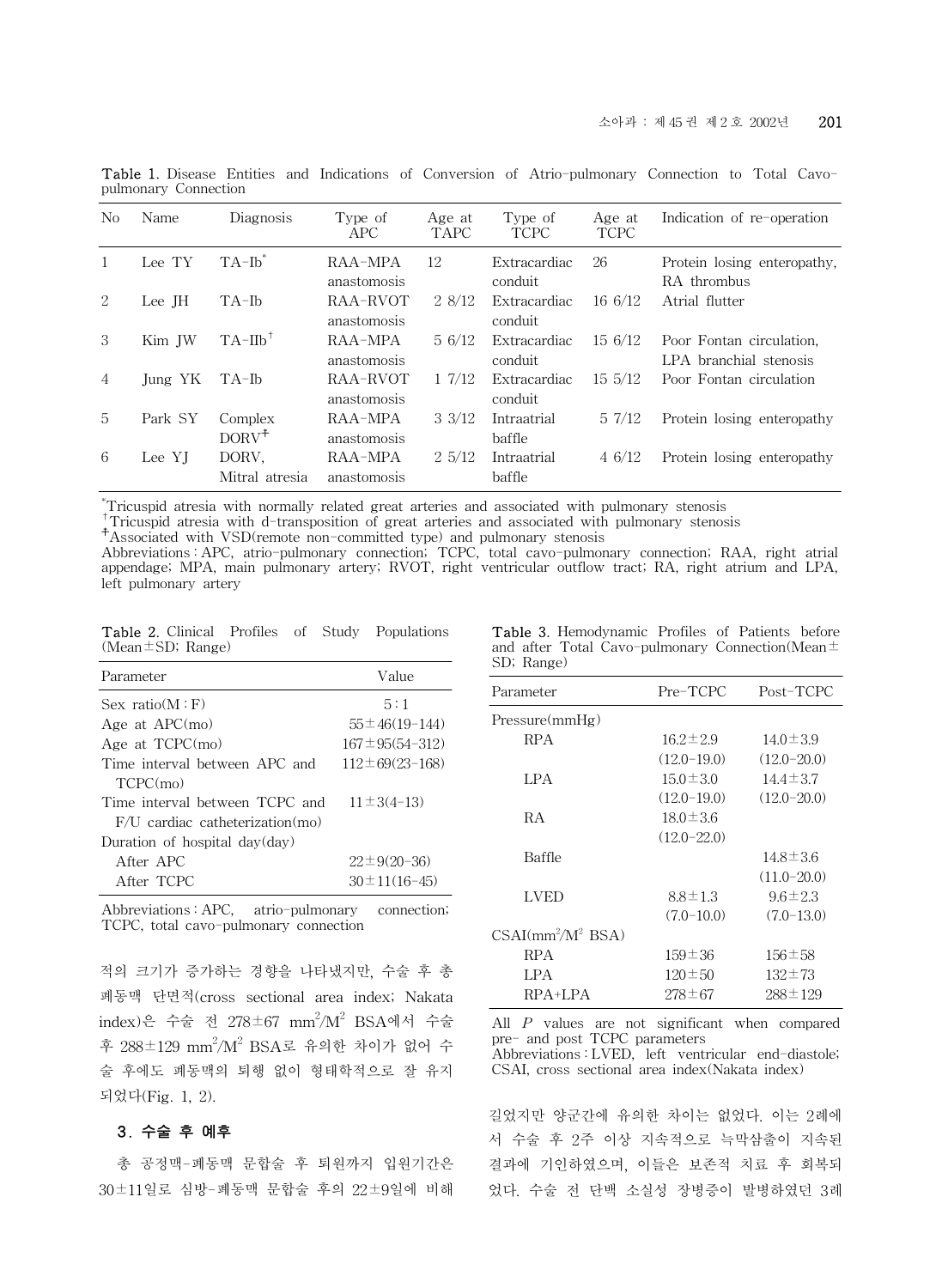

Fig. 1. Changes in the cross sectional area index(CSAI) of pulmonary arteries after conversion of atrio-pulmonary connection to total cavo-pulmonary connection(All *P*>0.05 vs Pre-TCPC).



Fig. 2. Angiogram shows swirling flow in dilated right atrium(RA), leading to poor pulmonary perfusion(a), but after insertion of the catheter into the main pulmonary artery, right and left pulmonary arteries(RPA, LPA) are well visualized(b). After TCPC, superior vena cava(SVC) angiogram shows main flow to the RPA(c). When contrast media is injected into the inferior vena cava(IVC), angiogram shows main flow to the LPA and some flow to the RPA(d).

중 2례에서 수술 후에도 저 알부민 혈증이 지속되어 알부민 및 헤파린 투여로 호전되었다. 하지만 이중 1 례는 수술 2개월 후에 재발하여 헤파린의 재투여 후 완전히 호전되었다. 대동맥-폐동맥 및 반기정맥의 측 부순환이 각각 1례에서 발생하여 코일 색전술로 치료 하였다(Fig. 3, 4). 1례의 환아는 중등도의 청색증이 동반되어 있으며, 본 환아는 수술 전 폐동맥의 발육부 전이 있어 수술의 고위험군에 속해 심방내 터널에 누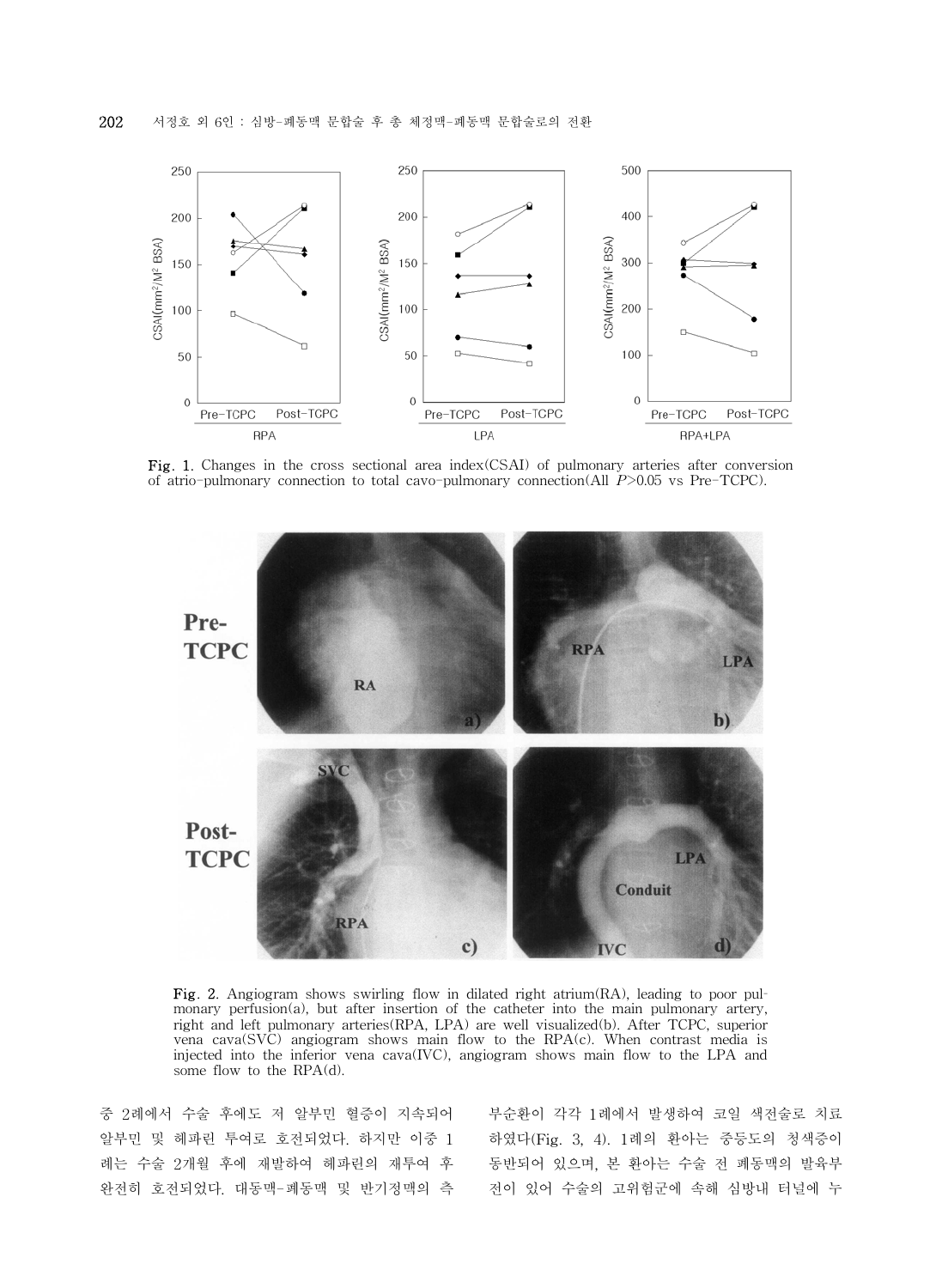공(fenestration)을 형성한 결과 우좌 단락이 발생한 경우로 외래 추적 중이며 본 환아를 제외한 나머지 환자들은 특이 소견 없이 양호한 상태를 유지하며 추 적 중이다.

## 고

단심실, 삼첨판 폐쇄 등의 선천성 심질환의 수술에 서 우심실을 우회하는 개념은 1949년 Rodbard, Wegner 등 에 의해 처음으로 제시된 이래, 1951년 Carlon 등10)은 폐가 체정맥압에 의해서도 관류됨을 실험 적으로 증명하였다. 임상적으로는 1958년 Glenn 등<sup>11)</sup> 이 상대정맥과 우 폐동맥간의 문합을 시도하였으며, 1971년 Fontan 및 Baudet에 의해 처음으로 삼첨판 폐쇄 환자에서 전체 체정맥 혈류를 폐순환으로 직접



Fig. 3. Outcome and Postoperative Interventions after Total Cavo-pulmonary Connection One cyanotic patient was also associated with protein losing enteropathy and all patient except this one are in good condition without further interventions.

연결하는 수술의 성공이 보고됨으로써 폰탄 술식의 임상적 적용이 시작되었다. 폰탄 수술의 도입 시기에 는 비후된 우심방의 박동이 폐순환에 필요한 에너지 를 공급할 수 있다는 가정하에서 우심방을 폰탄 순환 의 일부로 사용하였다<sup>4)</sup>. 폰탄 수술의 적용 빈도의 증 가와 함께 진행적인 우심방 비대 및 우심방 압력의 증가, 폰탄 순환 회로내에서의 와류(turbulence)형성 및 에너지 손실, 심한 심방성 부정맥, 우심방 확장으 로 인한 폐정맥 협착, 관상 정맥동 압력 증가, 심방 혈전, 만성 흉막 삼출, 단백 소실성 장병증 등의 다양 한 합병증이 보고되었고 장기 추적상 뚜렷한 사망률 의 증가 및 운동능력 감소(exercise intolerance) 등이 언급되었다 $^{2-4)}$ . 1984년 Kawashima 등 $^{80}$ 은 하공정맥 단절 및 기정맥 연결(interruption of infrahepatic inferior vena cava with azygous continuation)을 가 진 환자들에서 우심실 및 우심방을 우회하는 시술(total right heart bypass surgery)을 성공하여 우심방 의 박동이 폰탄 순환에 필수적인 것이 아님을 증명하 였고 1988년 de Leval 등12-14)은 박동성 공동(pulsatile cavity)을 적용한 폰탄 순환기 모형에서의 실험적 근거와 함께 우심방의 수축이 폐순환에 필수적이지 않을 뿐 아니라 오히려 심방의 박동성 운동으로 와류 가 형성되어 이것이 지속적인 에너지 손실을 초래하 며 저 심박출상태 및 다양한 합병증을 유발한다고 주 장하면서 고전적 폰탄 수술의 합리적인 대안으로서 총 공정맥-폐동맥 문합술을 제안하였다.

폰탄 수술의 합병증 중 부정맥은 그 발병률이 32- 57%까지 보고되어 있는데<sup>15, 16</sup>, 그 원인에 대해서는



Fig. 4. Angiogram shows multiple venous collaterals originating from the hemiazygous vein after total cavo-pulmonary connection(a) and venous collaterals are completely occluded after coil(arrow) embolization(b).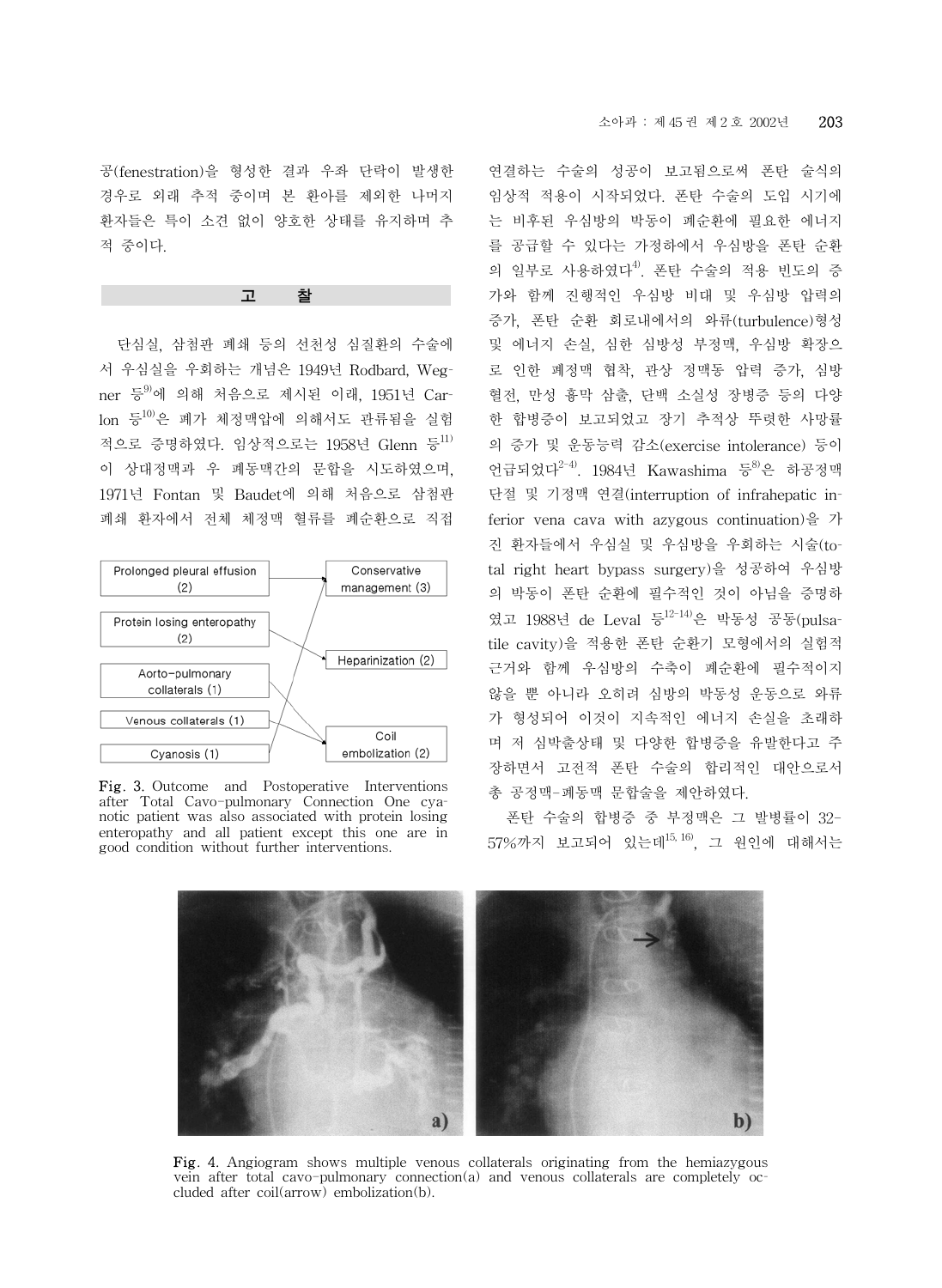우심방이 상승된 체정맥압에 노출됨으로써 생긴 우심 방압 상승, 수술시 허혈성 심정지나 심폐 우회술의 시 간이 길어서 생긴 심실 부전 등이 관계하는 것으로 알 려져 있으며, 만성적인 우심방압 증가와 우심방 비대 가 심방 근육의 전기적 성질을 부정맥 형성에 더 용이 하도록 만든다고도 한다. 이 외 봉합선(suture line) 주위의 상처(scarring), 심방 동결절(sinus node) 주 위의 손상 혹은 팽창, 정맥 및 폐동맥 문합부 주위의 혈류 공급 장애 등도 부정맥의 원인이 될 수 있는 것 으로 알려져 있으며 $1^{7-19}$ , Gewilling 등 $20$ 은 수술 전 평균 폐동맥압 상승과 전신적 산소 포화도 감소가 심 방 세동의 가장 위험 요인이라고 주장하였다. 이러한 폰탄 수술 후의 부정맥은 내과적, 심지어는 전기 생리 학적 중재술에도 호전되지 않는 경우가 많으며<sup>21)</sup>. 특 히 수술 후 초기에 나타나는 부정맥은 더 치료에 반 응을 하지 않아서 사망률이 58%에 이른다는 보고도 있다15). 본 연구 대상 중에도 폰탄 수술(심방-폐동맥 문합술) 후 추적 관찰 중 심방 세동이 발생하였으나, 총 공정맥-폐동맥 문합술로 전환한 후 정상율(normal sinus rhytm)로 호전된 증례가 관찰되었다.

폰탄 순환부전(Fontan failure)은 수술 후 1달내에 가장 많이 발생하는 것으로 알려져 있으며, 심실 기능 과 폐혈관 기능의 혼란, 부정맥의 발생, 폰탄 회로내 의 와류 형성 등으로 나타나는 우심방내의 압력 증가 는 수술 후 예후의 불량을 예견하는 것으로 보고되었  $\mathbb{Z}^{22, 23}$ , 또한 우심방압이 높은 환자일수록 더 중환자 실 재원 기간 및 입원 기간이 길고, 장기간 강심제의 사용이 필요한 것으로 알려져 있다<sup>3)</sup>. 본 연구에서도 2 례의 환자에서 심방-폐동맥 문합술 후 우심방압의 상 승을 동반한 폰탄 순환 부전의 증상과 징후를 보여 총 공정맥-폐동맥 문합술로 전환 후 임상양상이 호전 된 경험을 하였다.

총 공정맥-폐동맥 문합술은 심방-폐동맥 문합술에 비해 기술적으로 간단할 뿐 아니라, 어떠한 심방-심실 연결 형태에서도 가능하며 우심방과 관상 정맥동의 대부분에서 낮은 압력을 유지함으로써 심방 부정맥의 빈도를 감소시킨다는 장점을 가지는 것으로 알려져 있다. 총 공정맥-폐동맥 문합술의 개념은 Puga 등 24) 에 의해 처음 제안되었고, 1988년 de Leval 등<sup>14, 25)</sup>에 의해 그 실험적 근거와 성공적인 임상 적용이 발표되 었으며, 그 이점에 대한 문헌적 근거들과 함께 점차 많은 기관에서 이용되어 왔다. 1994년 Kao 등 <sup>2</sup>은 심 방-폐동맥 문합술을 받은 환자에서 총 공정맥-폐동맥 문합술로의 전환을 통해 후기 부정맥, 심방내 혈전 생 성 등이 감소하였음을 처음으로 보고하였고, 혈전이 있는 거대 심방, 폐정맥 협착, 내과적 치료에 반응하 지 않는 부정맥, 관상 정맥동 압력 상승에 의한 심근 관류 저하 및 심실 부전시에 총 공정맥-폐동맥 문합 술로의 전환이 제안되었다<sup>26)</sup>. 하지만 심한 운동능력 장애, 심한 부종이나 복수, 단백 소실성 장병증의 경 우는 그 효과가 확실하지 않아서 총 공정맥-폐동맥 문합술로의 전환시 주의가 필요하다고 기술된 바 있 으며 $^{7)}$ , 본 연구에서도 우심방 혈전, 우심방 크기 증가, 부정맥 등의 환자들에서는 뚜렷한 호전을 관찰할 수 있었지만, 단백 소실성 장병증의 경우에는 3례 중 2례 에서 수술 후에도 지속되다가 헤파린 투여 후 호전되 어 재수술의 직접적인 영향에 대해서는 호전의 근거 가 미약하다.

총 공정맥-폐동맥 문합술시 누공을 형성하기도 하 는데 이는 초기 폰탄 순환에서 혈역학적으로 최적화 한다고 알려져 있었으나, 전신적으로 산소포화도 감 소, 전신적 혈전증 발생 가능성 및 나중에 누공을 막 아야 하는 추가시술의 필요성 등으로 혈역학적 상태 가 좋지 않은 환자에서만 시행되고 있다<sup>3)</sup>. 본 연구에 서도 1례의 환자에서 총 공정맥-폐동맥 문합술시 누 공을 형성하였으나, 청색증으로 인하여 추적 심도자 검사시 중재적으로 폐쇄를 시행할 예정이다.

한편, 수술 전 심실 및 폐혈관 기능의 보존은 수술 후 부정맥 감소, 혈역학적 호전을 위해 하나의 중요한 요인이 되는데, 재래에 폐순환이 적고(pulmonary oligemia) 산소 포화도가 낮은 환자에서 흔히 시행되던 체폐 단락술(systemic-pulmonary shunt)은 심실의 용적 과부하를 야기하여 심실 기능 및 방실 판막 기능 의 보존에 악영향을 주는 하나의 요인이 될 수 있으 며 이러한 관점에서 양방향성 Glenn 문합술(bidirectional Glenn shunt, bidirectional cavopulmonary shunt)은 불량한 폰탄 적응도(poor Fontan candidacy)가 예상되는 환자들에서 수용할 수 있는 정도의 폐순환을 유지하면서도 심실 용적 감소(volume reduction) 및 심실 기능 보존이라는 이점을 살릴 수 있기 때문에 중요한 폰탄 수술 전 전략으로 인지되어 있다. 1990년 한 조사에 따르면 평균적으로 Glenn shunt는 7-8개월에 시행하였고, 이후 2.5년 후에 폰 탄 수술을 시행했다고 한다<sup>3)</sup>. 본 연구에서는 평균 55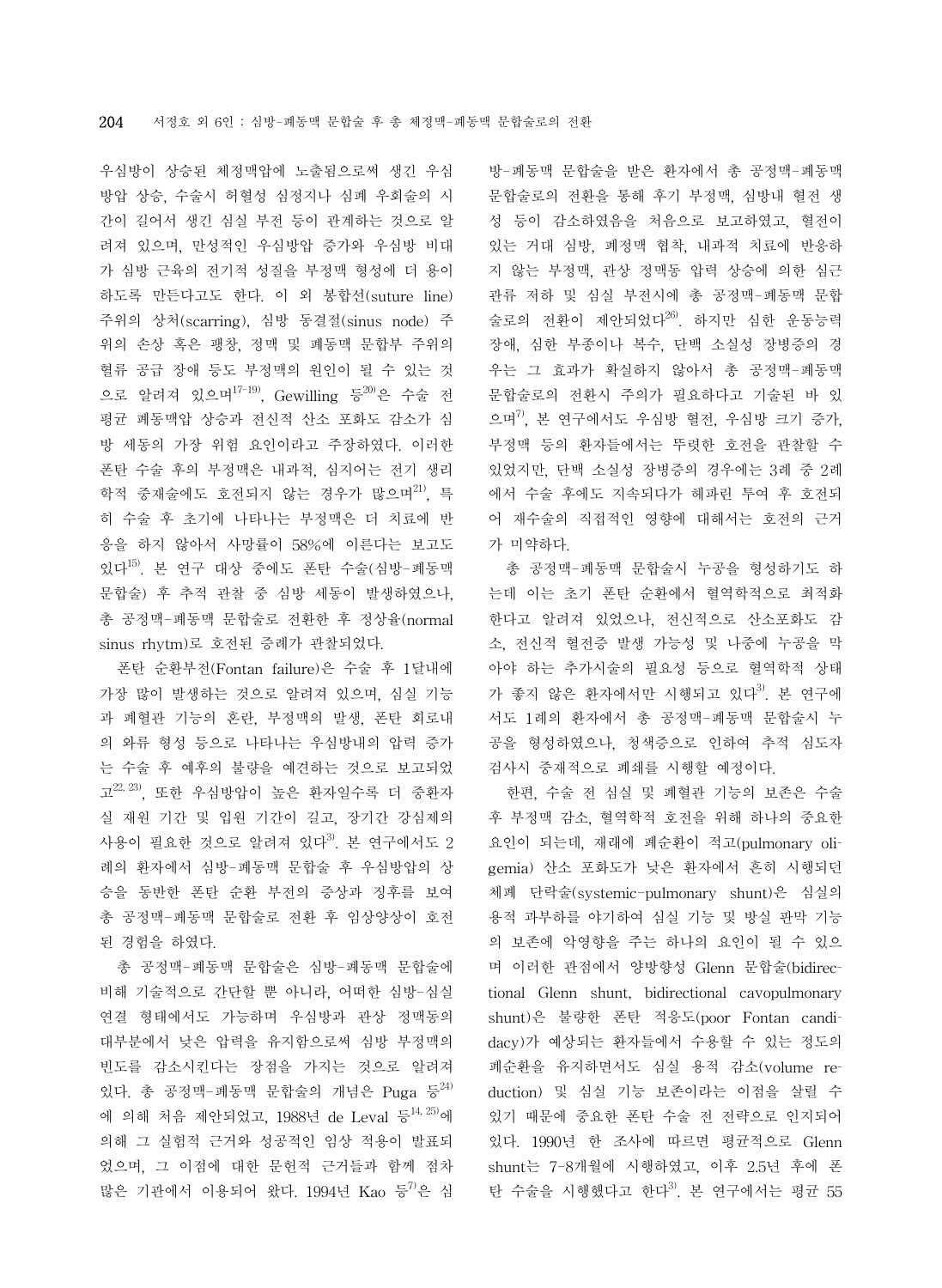개월 때 폰탄 수술을 시행하였으며, 평균 167개월 때 총 공정맥-폐동맥 문합술로 전환하여, 평균 전환까지 의 기간은 9년이 소요되었다.

최근 소개된 총 공정맥-폐동맥 문합술은 고전적인 우심방-폐동맥 문합술에 비해 조기 부정맥 및 이에 의한 조기 사망을 감소시킨다고 보고되었지만 $^{27)}$ , 총 공정맥-폐동맥 문합술도 심방내 조직의 일부가 체정 맥의 높은 압력에 노출됨으로써 수술 봉합선 주위의 부담이 커지므로 심방 조동의 가능성이 오히려 증가 할 가능성이 있어 비교적 근래에 총 공정맥-폐동맥 문합술의 또 다른 변형으로서 심방외 우회로(extracardiac conduit)를 통한 하대정맥-폐동맥 연결이 고 안되었다. 이것은 우심방을 우회함으로써 우심방 전부 하(preload)를 감소시키고 정맥에서 폐동맥으로의 혈 류를 층류(laminar flow)로 유지시키며 추가적인 심 방내 수술 봉합선을 만들지 않으므로 부정맥의 발생 을 감소시킬 수 있는 것으로 보고되었다. 이외에도 심 폐 우회의 시간이 짧고, 수술 중 인위적인 심정지를 피할 수 있으며, 누공 형성의 필요성이 적고, 흉막 삼 출의 빈도 및 기간도 짧은 장점이 있다. 심방외 우회 로 형태의 수술시 초기 사망률은 10% 정도로서, 심한 폐동맥 협착, 나이에 따른 단심실의 만성적인 용적 (volume) 및 압력의 부하, 오래 지속된 전신-폐단락, 심방-심실 판막 역류가 주요 관련 요인이 되는 것으 로 보고되었다 $^{28}$ .

일반적으로 불가역적인 심실 부전, 폐동맥 저항 증 가, 총 공정맥-폐동맥 문합술로의 전환으로도 호전이 안되는 단백 소실성 장병증, 만성 흉막 삼출의 경우는 심장 이식이 최후의 방법이라 하겠다<sup>4)</sup>. 하지만 심방 외 우회로 형태의 총 공정맥-폐동맥 문합술의 50%에 서 도관 원위부 협착이 발견되어 stent 삽입을 하였 다는 보고가 있으며, 여전히 이전 폰탄 술식과 마찬가 지로 혈전증의 가능성이 남아있으므로<sup>2)</sup>. 이를 억제하 기 위하여 수술 후 3-6개월간 warfarin 치료 후 acetylsalicylic acid를 투여할 필요가 있을 것으로 생각 된다.

한편, 폰탄 순환의 에너지 손실이 심방내 외측 통 로의 경우 약 21%, 심방외 통로의 경우 약 16%, 심 방외 우회로의 경우 약 10% 가량이라는 보고가 있는 데29), 폰탄 술식의 중요한 합병증 중 하나인 단백 소 실성 장병증의 경우 우심방내 에너지 손실과 와류의 형성과 연관이 있어 평균 우심방압과 폐동맥압이 1518 mmHg를 유지해도 발생할 수 있으나, 총 공정맥-폐동맥 문합술로의 전환 후에는 혈류가 층류(laminar flow)에 가까워지고 하대정맥과 우심방, 폐동맥내의 혈역학적 상태가 향상되므로 어느 정도의 호전을 기 대할 수 있으며 이러한 호전은 대개 전환 후 30일내 에 이루어진다고 알려져 있다 $^{5}$ . 하지만, Kreutzer 등 은 단백 소실성 장병증의 원인이 다인자성이므로 총 공정맥-폐동맥 문합술로의 전환으로는 확실한 효과가 없고, 오히려 누공형성이 효과가 있다고 주장하며 단 백 소실성 장병증은 총 공정맥-폐동맥 문합술로의 전 환을 고려함에 있어 적절한 적응증이 아니라고도 주 장하였다30). 본 연구에서도 3례의 환자 중 1례는 수술 후 즉시 호전되었으나 2례에서는 수술 후에도 지속되 어 저 분자 헤파린 지속 투여로 호전을 보았다.

이상과 같이 심방-폐동맥 문합술 후 후기 합병증으 로 인하여 총 공정맥-폐동맥 문합술로 전환한 증례를 분석한 결과 수술 후 혈역학적인 개선과 함께 예후가 호전됨을 관찰하였다. 단백 소실성 장병증은 수술 후 에도 지속되는 경향이 있으나 헤파린 투여를 병행하 여 치료가 가능한 증례를 경험하였으므로 심방-폐동 맥 문합술 후 후기 합병증이 유발된 경우 총 공정맥-폐동맥 문합술로의 전환을 적극적으로 검토할 필요가 있을 것으로 사료된다.

# 요 약

목 적: 본 연구에서는 기능적 단심실의 치료로 심 방-폐동맥 문합술 시행 후 나타난 합병증을 해결하기 위해 총 공정맥-폐동맥 문합술을 시행한 증례를 검토 하여 그 필요성과 유용성에 대해 조사하였다.

방 법: 심방-폐동맥 문합술 후 생긴 합병증의 치 료를 위해 총 공정맥-폐동맥 문합술로 전환한 환아 6 명(남 : 녀=5 : 1)을 대상으로 수술 전, 후 임상 양상 및 혈역학적 검사 소견을 후향적으로 분석하였다. 기능적 단심실 환자에서 변형 폰탄 수술 후 총 공정맥-폐동 맥 문합술로 전환까지의 시간은 112개월이었다.

결 과: 심방-폐동맥 문합술 후 재수술의 적응증이 된 후기 합병증은 단백 소실성 장병증(3례), 폰탄순환 부전(2례) 및 우심방 세동(1례)이었으며, 심방 혈전증 과 우심방 확장으로 인한 우폐정맥 수축이 각각 1례 에서 병발하였다. 전례에서 임상 증상 및 혈역학적 소 견이 호전되었지만 2례에서 단백소실성 장병증이 재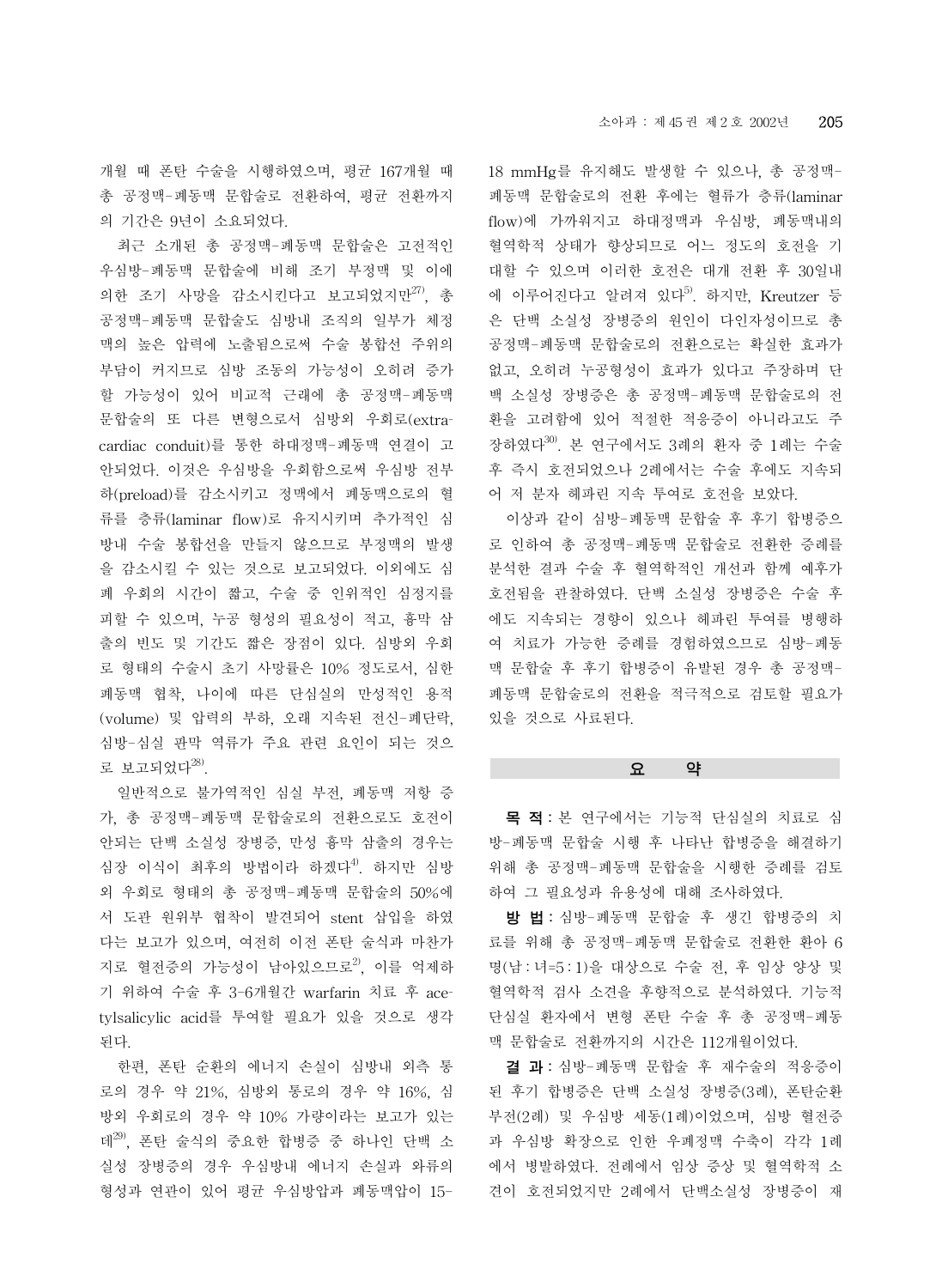발하여 heparin 투여 후 치료되었다. 총 공정맥-폐동 맥 문합술전 우심방의 압력은 18.0±3.6 mmHg이었 으나, 수술 후 14.4±3.7 mmHg로 감소하였으며, 폐 동맥 형태의 퇴행은 관찰되지 않았다. 총 공정맥-폐동 맥 문합술 전환 후 수술 사망률 및 중대한 합병증은 없었다.

결 론: 심방-폐동맥 문합술 후 후기 합병증의 완 화를 위하여 총 공정맥-폐동맥 문합술로 전환한 증례 들에서 혈역학적인 개선과 함께 예후가 호전됨을 관 찰하였으며, 따라서 심방-폐동맥 문합술 후 후기 합병 증이 유발된 경우 총 공정맥-폐동맥 문합술로의 전환 을 적극적으로 검토할 필요가 있을 것으로 사료된다.

## 참 고 문 헌

- 1) Fontan F, Baudet E. Surgical repair of tricuspid atresia. Thorax 1971;26:240-8.
- 2) Amodeo A, Galletti L, Marianeschi S, Picardo S, Giannico S, Renzi PD, et al. Extracardiac Fontan for complex cardiac anomalies : seven years' experience. J Thorac Cardiovasc Surg 1997;114: 1020-31.
- 3) Petrossian E, Reddy VM, McElhinney DB, Akkersdijk GP, Moore P, Parry AJ, et al. Early result of the extracardiac conduit Fontan operation. J Thorac Cardiovasc Surg 1999;117:688-96.
- 4) Conte S, Gewilling M, Eyskens B, Dumoulin M, Daenen W. Management of late complications after classic Fontan procedure by conversion to total cavopulmonary connection. Cardiovasc Surg 1999;7:651-5.
- 5) Marcelletti CF, Hanley FL, Mavroudis C, McElhinney DB, Abella RF, Marianeschi SM, et al. Revision of previous Fontan connection to total extracardiac cavopulmonary anastomosis : A multicenter experience. J Thorac Cardiovasc Surg 2000;119:340-6.
- 6) Vitullo DA, DeLeon SY, Berry TE, Bonilla JJ, Chhangani SV, Cetta F, et al. Clinical improvement after revision in Fontan patients. Ann Thorac Surg 1996;61:1797-804.
- 7) Kao JM, Alejos JC, Grant PW, Williams RG, Shannon KM, Laks H. Conversion of atriopulmonary to cavopulmonary anastomosis in management of late arrhythmias and atrial thrombosis. Ann Thorac Surg 1994;58:1510-4.
- 8) Kawashima Y, Kitamura S, Matsuda H, Shimazaki Y, Nakano S, Hirose H, et al. Total cavopulmonary shunt operation in complex cardiac

anomalies. J Thorac Cardiovasc Surg 1984;87:74- 81,

- 9) Rodbard S, Wagner D. By-passing the right ventricle. Proc Soc Exp Biol Med 1949;71:59-70.
- 10) Carlon CA, Mondini PG, de Marchi R. Surgical treatment of some cardiovascular disease(new vascular anastomosis). J Int Coll Surg 1951;16:1- 10.
- 11) Glenn WWL. Circulatory bypass of the right side of the heart : shunt between superior vena cava and distal right pulmonary artery. N Eng J Med 1958;259:117-20.
- 12) Murphy DA, Marble AE, Landymore R, Dajee H. Assesment of the isolated right atrium as a pump. J Thorac Cardiovasc Surg 1978;76:483-8.
- 13) Matsuda H, Kawashima Y, Takano H, Miyamoto K, Mori T. Experimental evaluation of atrial function in right atrium-pulmonary artery conduit operation for tricuspid atresia. J Thorac Cardiovasc Surg 1981;81:762-7.
- 14) de Leval MR, Kilner P, Gewilling M, Bull C. Total cavopulmonary connection : a logical alternative to atriopulmonary connection for complex Fontan operations. J Thorac Cardiovasc Surg 1988;96:682-95.
- 15) Peters N, Somerville J. Arrhythmias after the Fontan procedure. Br Heart J 1992;68:199-204.
- 16) Cromme-Dijkhuis AG, Hess J, Hahlen K, Henkens CM, Bink-Boelkens MT, Eygelaar AA, et al. Specific sequelae after Fontan operation at mid-and long-term follow-up. J Thorac Cardiovasc Surg 1993;106:1126-32.
- 17) Driscoll DJ, Kenneth PO, Feldt HR, Schaff HV, Puga FJ, Danielson GD. Five to fifteen-year follow-up after Fontan operation. Circulation 1992; 85:469-96.
- 18) Weber HS, Hellenbrand WE, Kleinman CS, Permutter RA, Rosenfeld LE. Predictors of rhythm disturbances and subsequent morbidity after the Fontan operation. Am J Cardiol 1989;64:762-7.
- 19) Gelatt M, Hamilton RM, McCrindle BW, Gow RM, Williams WG, Trusler GA, et al. Risk factors for atrial tachyarrhythmias after the Fontan operation. J Am Coll Cardiol 1994;24:1735-41.
- 20) Gewilling M, Wyse RK, de Leval MR, Deanfield JE. Early and late arrhythmias after the Fontan operation : predisposing factors and clinical consequences. Br Heart J 1992;67:72-9.
- 21) Balaji S, Johnson TB, Sade RM, Case CL, Gillette PC. Management of atrial flutter after the Fontan procedure. J Am Coll Cardiol 1994;23: 1209-15.
- 22) Fontan F, Kirklin JW, Fernandez G, Costa F,